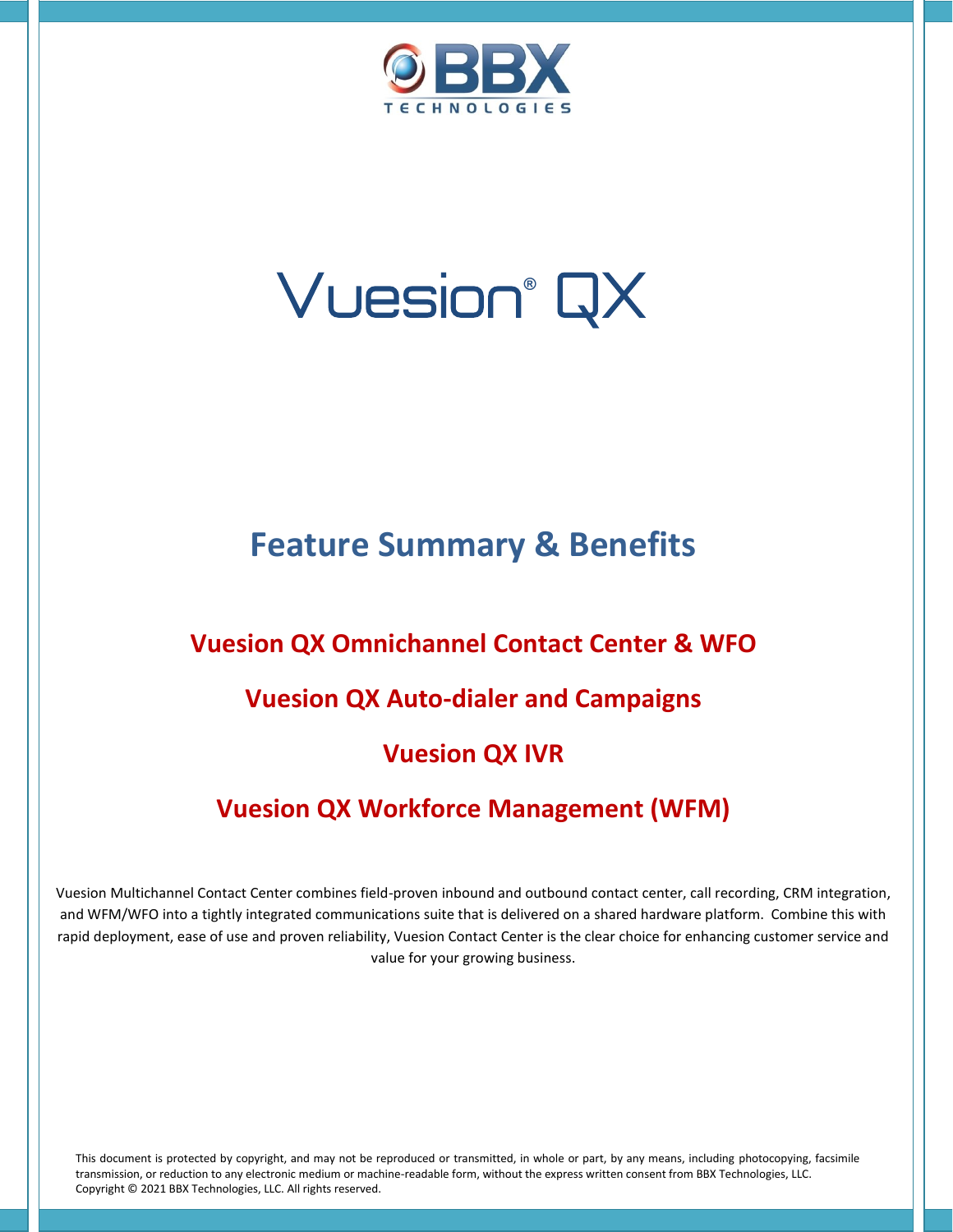# **1. Vuesion: One Platform, Complete Contact Center Suite**

| <b>Contact Center Select</b> |                                                                                                                                                             |  |
|------------------------------|-------------------------------------------------------------------------------------------------------------------------------------------------------------|--|
| <b>Routing</b>               | · Skills-based routing, advanced and<br>priority routing<br>· DNIS, ANI, area codes routing                                                                 |  |
| <b>Announcements</b>         | • Call announcements with position in<br>queue and hold time                                                                                                |  |
|                              | · Play different announcements per queue<br>. Opt-out from queue                                                                                            |  |
| <b>Agents</b>                | . Web-based software with presence, call<br>control and software wallboard<br>• Call Center States with reason codes<br>. Multi-level after-call resolution |  |
| <b>Supervisors</b>           | • Realtime Monitoring<br>• Scrolling marquee per group<br>· agent status override and skill level setting                                                   |  |
|                              | · Supervisor: threshold alerts<br>· Performance, Details, Analytics and Charts                                                                              |  |
| <b>Analytics</b>             | • Customization<br>• All Channels & Options<br>• Auto Reports                                                                                               |  |

## **Complete blended contact center functionality:**

Vuesion, with its single application architecture, provides skills based routing, call/screen recording, blended multichannel routing, database integration, outdial campaigns, auto dialer, IVR, presence, real time and historical analytics and reporting.

| <b>Contact Center Select</b>                                                                                                                                                                                                            | <b>Agent Productivity</b>                                                                                                                                                                                                                     |
|-----------------------------------------------------------------------------------------------------------------------------------------------------------------------------------------------------------------------------------------|-----------------------------------------------------------------------------------------------------------------------------------------------------------------------------------------------------------------------------------------------|
| Highly scalable, robust contact center with skills-based<br>routing, delay announcements with opt-out of queue. Web<br>based software provides real time presence and wallboard<br>for all agents and supervisors.                      | Increase speed to resolution by integrating the customer's<br>database with Vuesion for smart routing and call coordinated<br>screen pop. Agents with softphones can work from<br>anywhere.                                                   |
| <b>Customer Experience</b>                                                                                                                                                                                                              | Auto out dial                                                                                                                                                                                                                                 |
| While in a queue, callers are presented with an option to<br>leave a callback number and exit the queue without losing<br>their position in the queue. As soon as an agent becomes<br>available, a callback is automatically initiated. | Automatic database outdial with preview, progressive power<br>dial modes blended with script-based agent prompts,<br>dispositions, and callback capabilities. The Vuesion auto<br>dialer allows for Interactive and Predictive dialing modes. |
|                                                                                                                                                                                                                                         |                                                                                                                                                                                                                                               |
| <b>WFO</b>                                                                                                                                                                                                                              | <b>IVR</b>                                                                                                                                                                                                                                    |
| Flexible call logger/recorder supports voice calls recording,<br>with optional screen recording and KPI scoring to enhanced<br>quality assurance and training.                                                                          | Multi level IVR call flows with customer input analysis and<br>verification. Additional CRM integration makes the IVR<br>perform advanced routing and call tree options.                                                                      |
| <b>Omni Channel</b>                                                                                                                                                                                                                     | <b>WFM</b>                                                                                                                                                                                                                                    |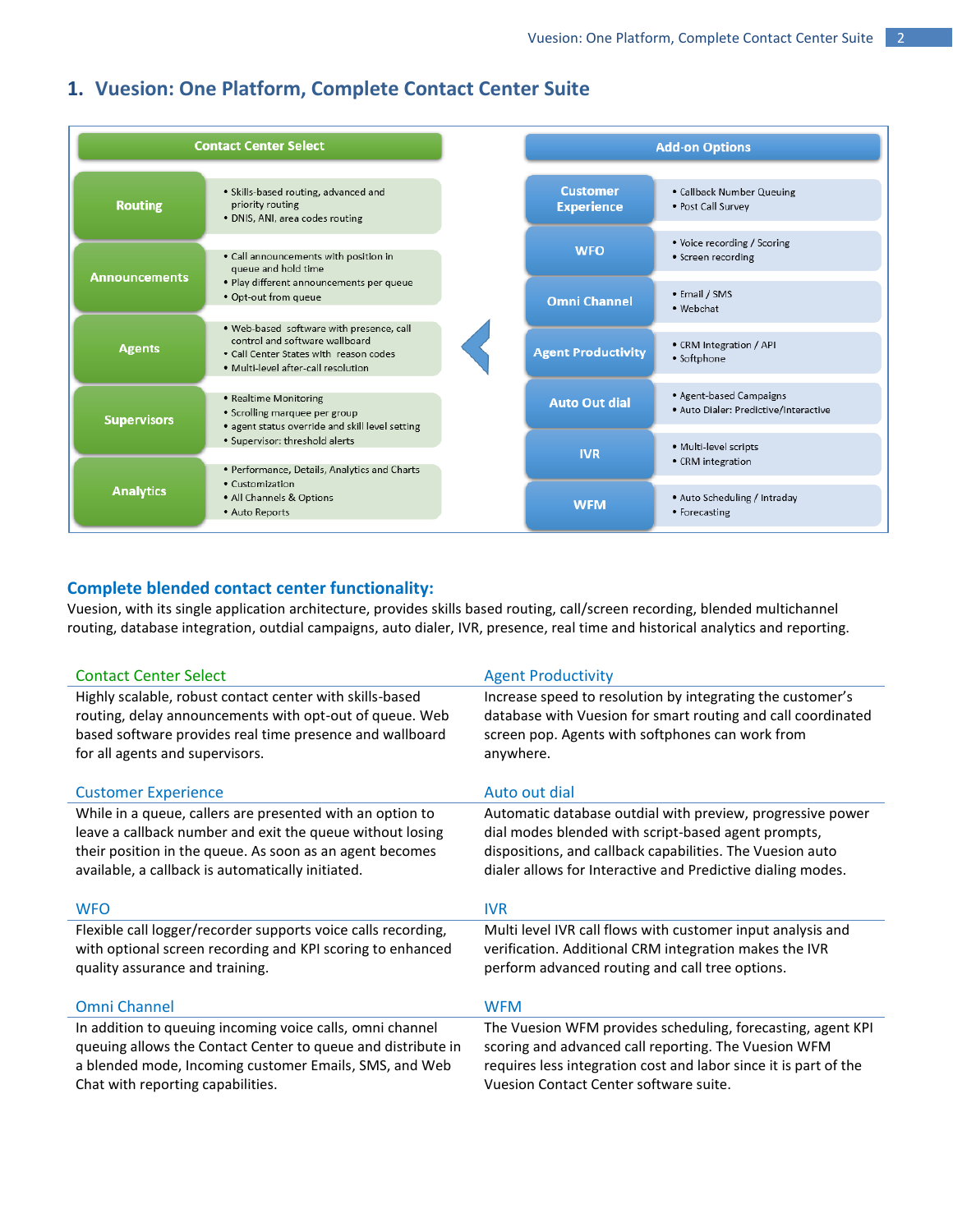## **2. Choose your Deployment Model**

- **Premise/Hybrid:** As the cloud-based contact centers are overwhelmingly taking over, there are still many companies opting to keep their communication and call center on premise or in a private cloud (hybrid). For these customers, Vuesion provides up to date web-based contact center software offering robust features and functionality.
- **EXECT** Cloud based CCaaS: Connect Vuesion QX CCaaS contact center to a list a UCaaS providers to offer flexible and feature rich true cloud deployments.
- **EXECTADE Standalone Cloud based CCaaS**: Connect Vuesion QX CCaaS directly to any SIP trunk provider to offer a standalone cloud Contact Center solution.

# **3. Agent/Supervisor software**

| <b>III</b> Apps                                     |                               |                  |                |            |                  |                    |             |                     |               |                                 |
|-----------------------------------------------------|-------------------------------|------------------|----------------|------------|------------------|--------------------|-------------|---------------------|---------------|---------------------------------|
| $\P$ Cindy Lee $\star$<br>Id: 8001 Ext: 2001        | <b>Customer Service: 2201</b> |                  |                |            |                  |                    |             |                     |               | Licensed to: Vuesion Sky Demo B |
| $\equiv$ Queues $\sim$                              |                               |                  |                |            |                  |                    |             |                     |               |                                 |
| ** Conference                                       |                               |                  |                |            |                  |                    |             |                     |               |                                 |
| <b>AL</b> Transfer<br>$@$ Hold                      | Search for an agent<br>Q      |                  |                |            |                  |                    |             | PRESENCE VIEW       |               | DETAIL VIEW                     |
| Release                                             |                               |                  |                |            |                  | TC.                |             |                     |               |                                 |
| L Answer                                            | 囗<br><b>Ashley Bailey</b>     | <b>Bob Brown</b> | Cecilia Rivera |            | <b>Cindy Lee</b> | <b>Doug Morris</b> |             | 므<br>Laurie Wheeler |               |                                 |
| Make a call -<br>L                                  |                               |                  |                |            |                  |                    |             |                     |               |                                 |
|                                                     | Calls                         |                  |                |            |                  |                    |             |                     |               |                                 |
| $\rightarrow$ Inbound History<br>← Outbound History | Status                        |                  | Called         | Caller     |                  | Information        |             | Queue               |               | <b>Duration</b>                 |
|                                                     | <b>L</b> Connected            |                  | 2001           | 2008       |                  | <b>Bob Brown</b>   |             |                     |               | 00:00:40                        |
| <b>Statistics</b>                                   |                               |                  |                |            |                  |                    |             |                     |               |                                 |
| <b>门</b> Today                                      | Queues                        |                  |                |            |                  |                    |             |                     |               |                                 |
|                                                     | Queue Name                    | In $Q$ .         | Longest        | Active     | Handled          | <b>ABN</b>         | <b>CBK</b>  | <b>SLA</b>          | Ready         | Signed-In                       |
|                                                     | $\vee$ Customer Service       | ■ 1              | $Q = 00:00:28$ | 20.2       | ◎ 58             | 253                | 地 5         | $\triangle$ 92%     | <b>ex. 0</b>  | 22.4                            |
|                                                     | $\vee$ Sales                  | 0 <sup>1</sup>   | @00:00:00      | <b>240</b> | ◎ 35             | 2 <sub>2</sub>     | $\approx 0$ | $\triangle$ 94%     | <b>48.0</b>   | a. 3                            |
|                                                     | $\vee$ Email/SMS              | 0 <sup>1</sup>   | @ 00:00:00     | <b>240</b> | $\odot$ 12       | 250                | $\approx 0$ | $\triangle$ 83%     | <b>48.0</b>   | 2.3                             |
|                                                     | $\vee$ Web Chat               | 图 0              | @ 00:00:00     | <b>240</b> | <b>⊘</b> 17      | $\approx 0$        | ঙ 0         | $\triangle$ 94%     | <b>utt.</b> 0 | <b>出</b> 3                      |

The Vuesion agent & supervisor user interface provides all productivity tools necessary to run an efficient call center. With the web-based software, agents and supervisors can work seamlessly from the office or remotely. The user interface is clearly divided into multiple functional areas making it an essential tool for agents to be productive.

- **Call Control:** Allows agents and supervisors to control their call center status and perform all call control function including answer, release, hold, one-click transfer, park, voice monitor and more.
- **Presence pane**: visual representation of call center status and call processing status of each agent and supervisor. Call Center status includes login, logout, work, break, personal break, E-mail, meeting and automatic timed wrap up.
- **EXECT** Integrated Wallboard: blended Multichannel software wall board includes real time status on all queues, whether voice only or added E-mail and automatic out-dial blended media. Color coded indication highlights when thresholds are exceeded.
- **Call Status pane**: displays detailed information on the call status including caller ID, caller name, call duration, connection group and other information if retrieved from the customer's database.
- **Scrolling marquee**: displays instantly a scrolling marquee message when initiated by a supervisor. The marquee is particularly useful for sending instant broadcast messages to all agents within a group.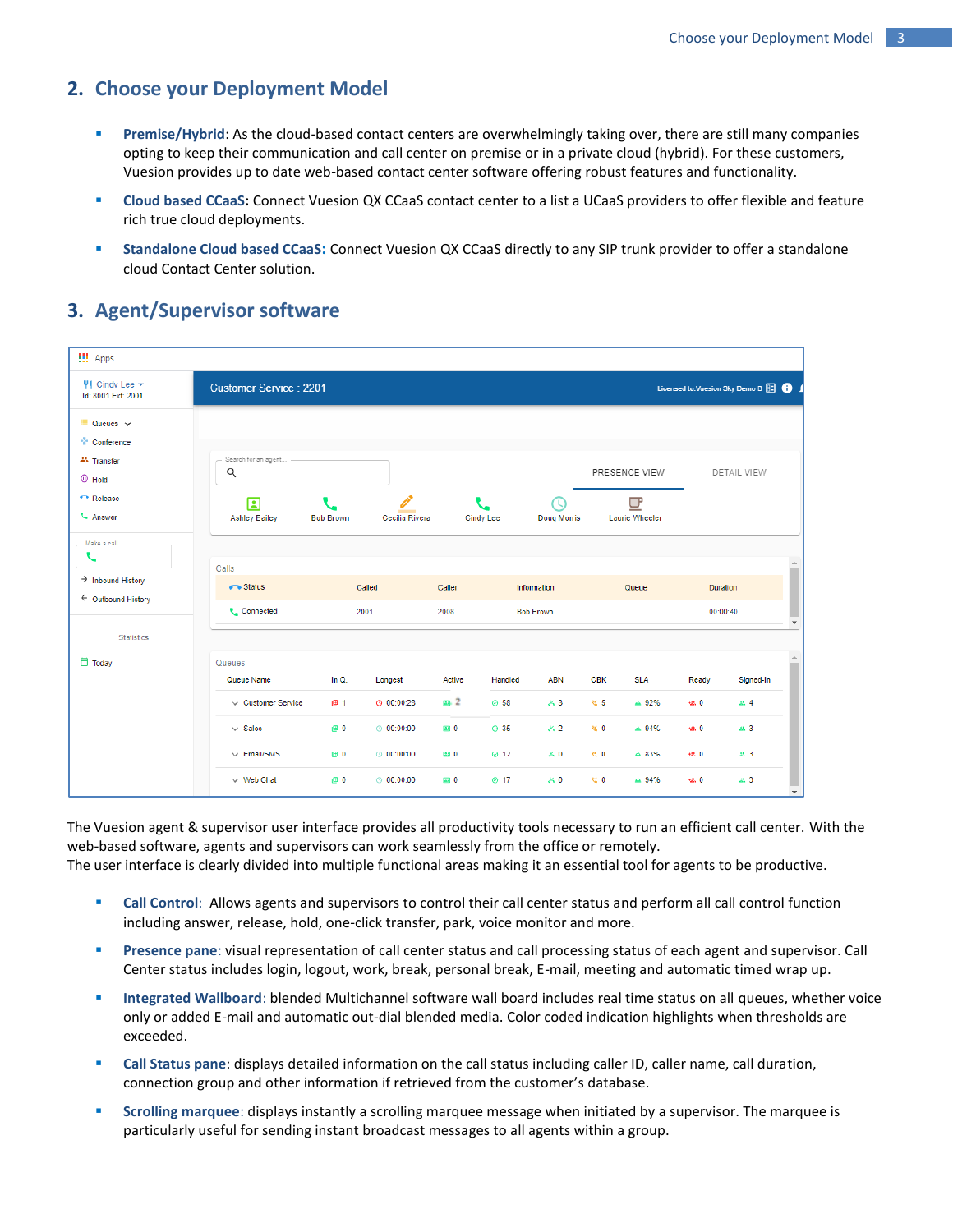# **4. Analytics and Reporting**



The Vuesion Call Reporting provides real-time statistics and historical performance, detailed activity and charts for agents, and media queues. Each grouping and sub reports are easily accessible and in view on the left side of the screen. Supervisors simply select the report and click on the hyperlink for immediate and real-time access.

Reports are exportable to the popular and flexible csv format. Supervisors can setup auto-reports, where the selected reports are automatically generated Emailed to Supervisors on a Daily, Weekly or Monthly basis.

Reports customization is available for most performance and summary reports where supervisors can select the fields and location to display. The settings are saved in the profile.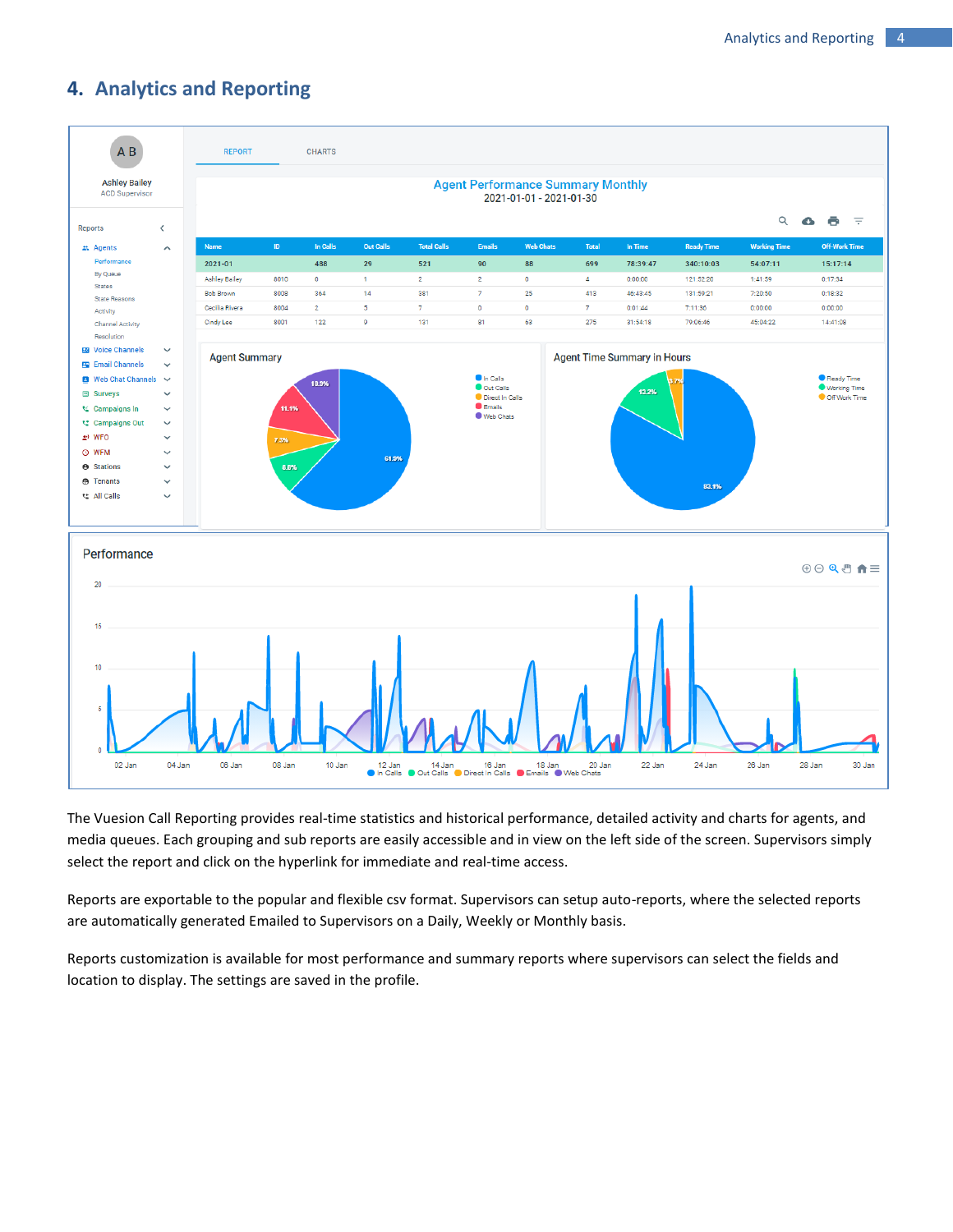# **5. WFO Voice/Screen Recording/Scoring**

| Call ID                                                     | Media                   | Played               | Flagged      | <b>Has Note</b> | <b>Score Status</b>      | <b>Type</b> | Ext  | ID   | <b>Agent Name</b> | <b>Caller ID</b>    | <b>Date</b> | Time                   | <b>Duration</b> | <b>Queue</b>            | <b>Note</b>                            |
|-------------------------------------------------------------|-------------------------|----------------------|--------------|-----------------|--------------------------|-------------|------|------|-------------------|---------------------|-------------|------------------------|-----------------|-------------------------|----------------------------------------|
| 7968                                                        | 业                       | $\blacktriangledown$ | $\checkmark$ | ∠               | 83.3 $\vee$              | <b>ICN</b>  | 2001 | 8008 | <b>Bob Brown</b>  | 9726653500          | 2021-01-23  | 10:04:04               | 0:15:16         | <b>Customer Service</b> | ≡                                      |
| 8023                                                        | 业                       | $\blacktriangledown$ | $\Box$       |                 | 77.5                     | <b>ICN</b>  | 2005 | 8001 | <b>Cindy Lee</b>  | 9726653500          | 2021-01-23  | 11:25:31               | 0:17:45         | <b>Customer Service</b> |                                        |
| 8028                                                        | 业                       | $\blacktriangledown$ | $\checkmark$ | ∠               | 70.9                     | <b>ICN</b>  | 2005 | 8001 | <b>Cindy Lee</b>  | 9726653500          | 2021-01-23  | 11:28:31               | 0:15:50         | <b>Customer Service</b> | ≡                                      |
| 8037                                                        | $\overline{\mathbf{C}}$ | $\blacktriangledown$ | $\checkmark$ | ∠               | 83.3 $\vee$              | <b>ICN</b>  | 2008 | 8008 | <b>Bob Brown</b>  | 9726653500          | 2021-01-23  | 11:29:33               | 0:15:07         | <b>Customer Service</b> | ≡                                      |
| 8038                                                        | $\overline{\mathbf{C}}$ | $\blacktriangledown$ | $\checkmark$ | ∠               | $90$ $\Box$              | <b>ICN</b>  | 2001 | 8001 | <b>Cindy Lee</b>  | 9726653500          | 2021-01-23  | 11:29:52               | 0:15:31         | <b>Customer Service</b> | Ξ                                      |
| 8045                                                        | 业                       | □                    | □            |                 | $\Box$<br>$\mathbf{0}$   | <b>ICN</b>  | 2001 | 8008 | <b>Bob Brown</b>  | 9726653500          | 2021-01-23  | 11:30:37               | 0:15:36         | <b>Customer Service</b> |                                        |
| 8048                                                        | 业                       | $\Box$               | $\Box$       |                 | □<br>$\mathbf{0}$        | <b>ICN</b>  | 2001 | 8008 | <b>Bob Brown</b>  | 9726653500          | 2021-01-23  | 11:31:37               | 0:15:56         | <b>Customer Service</b> |                                        |
| 8051                                                        | 业                       | $\Box$               | $\Box$       |                 | $\Box$<br>$\overline{0}$ | <b>ICN</b>  | 2001 | 8008 | <b>Bob Brown</b>  | 9726653500          | 2021-01-23  | 11:32:49               | 0:15:56         | <b>Customer Service</b> | $\overline{\phantom{a}}$               |
| $\left\vert 1\right\rangle$ and $\left\vert 1\right\rangle$ |                         |                      |              |                 |                          |             |      |      |                   | Jump to Page: $1 -$ |             | Rows per page: $200 -$ |                 | 1-168 of 168            | $\mathbb F$<br>$\langle \quad \rangle$ |

The Vuesion WFO includes voice recording with optional screen recording and WFO scoring. It is conveniently part of the Vuesion reporting package, so no need to open a separate window or user interface.

The flexible browser based WFO user interface is accessible via any browser from a desktop, laptop, tablet, or smartphone with browser capabilities.

The feature rich user interface offers easy to use and easy to navigate functionality providing Media type (voice or screen), Play status, whether a recording has flags and notes. It includes all the information necessary to identify the call by type, extension, agent name, Caller ID, date and time, duration of the recording, call center queue name and quick access note.

The play back and scoring window and intuitive and real-time.

| Recording for Call ID 8037 Agent Name: Bob Brown Call Date: 2021-01-23 Call Time: 11:29:33                                                                                                                                                                                                                                                                                                                                                                                                                                                                                                                                                                                                                                                                                                                                                  |                                                                                                                                                                                                                                                                                                                                                                                                                                                                                                                                                                                                                                                                                                                                                                                                                                                                                                                                                                   |                                                                                                                                                                                                                                                                                         | ×              |
|---------------------------------------------------------------------------------------------------------------------------------------------------------------------------------------------------------------------------------------------------------------------------------------------------------------------------------------------------------------------------------------------------------------------------------------------------------------------------------------------------------------------------------------------------------------------------------------------------------------------------------------------------------------------------------------------------------------------------------------------------------------------------------------------------------------------------------------------|-------------------------------------------------------------------------------------------------------------------------------------------------------------------------------------------------------------------------------------------------------------------------------------------------------------------------------------------------------------------------------------------------------------------------------------------------------------------------------------------------------------------------------------------------------------------------------------------------------------------------------------------------------------------------------------------------------------------------------------------------------------------------------------------------------------------------------------------------------------------------------------------------------------------------------------------------------------------|-----------------------------------------------------------------------------------------------------------------------------------------------------------------------------------------------------------------------------------------------------------------------------------------|----------------|
| or it<br>E - C - A Mineral Stationage<br>If we are the construction of<br>٥<br><b>The Property and Property Company's Company</b><br>I Brassy Favor +<br>ABC Public<br>R. Corp.<br>according start<br>$\frac{6\pi e^{2\pi i t}}{R}$<br>A way.<br><b>FiiD</b><br><b>Book</b><br>$\mathbb{E}$<br>illino.<br>è conversi<br><b>Millenes</b><br>$\begin{array}{c} \boxed{\frac{1}{2}} \\ \frac{1}{2} \end{array}$<br>O so<br><b>CONG P</b><br>$\Xi$<br><b>SAWE</b><br>e l<br>$\mathbf{C}^{\mathrm{max}}$<br>s.<br>$\sim$<br>c<br>$\begin{array}{c} \boxed{2}\\ \hline \text{where}\\ \end{array}$<br>4 searcher<br><b>CONSIGNS</b><br><b>Contract</b><br>Data:<br>35615<br>nere<br>Q<br>H Toby<br><b>Green</b><br>$\bullet$<br>$\alpha -$<br>Sirie<br>Dick Now<br>$\sim$ 1.60<br><b>CENSO</b><br><b>V Che's</b><br>0:00/7:47<br>✔ Flag Recording | Θ<br>ē.<br>$\frac{1}{2}$<br>L<br>$x +$<br><b>C ANONCIPACTOR</b><br>医甲酰甲氨酸 医甲基甲基甲基<br>The court<br>۵<br><b>Z</b> Auto Inners<br>ABC Swies - 77222<br><b>Charles State</b><br>ã<br>Avree<br>City<br><b>Bitance</b><br>$\ensuremath{\boxdot}$<br>$\frac{D}{\sqrt{2}}$<br>$\mathbb{E}_{\mathbb{R}^m}$<br>무<br>$\boxed{\underline{z}}$<br>$\Xi$<br>문<br>$\boxed{\underline{z}}$<br>0- contentes<br><b>B</b> cars:<br>$\Xi$<br><b>BAC</b><br>* Kingdom<br>Lieger<br>孎<br>tit.<br>Met in<br><b>CONTROL</b><br>ces.<br>cos<br>Idesde<br>$\partial \phi(\mathbf{x})$<br><b>Fabric Miles</b><br>+ cascara aray<br>Costa's<br><b>CANCISTA</b><br>$\sim$<br>$-2$<br>testo<br>Adv.<br>4704<br>Ca <sup>+</sup><br>C24<br>1545<br><b>KINDS</b><br><b>SAULI</b><br><b>GALLIN</b><br>$\sim$ X-1-C<br>100 30 40 50<br>鹽<br>7268<br>$\mathbf{r}_i$<br><b>SACTOR</b><br><b>CERRY</b><br>匾<br><b>ITTORIE</b><br>2100.21<br><b>MENT</b><br>How .<br>and the<br>Ė<br>$\sim$ SHOW HISTORY | m.<br>$\hat{B}$ $\theta$<br><b>Considerations of ELO &amp;</b><br>Calls, KW<br><b>WEIGHT &amp; STO</b><br>$\Xi$<br>且<br><b>Division</b><br>Special Concerts<br>$\alpha$<br>$\mathbb{R}$<br>in cranic.<br>鶥<br><b>CALLS</b><br>é.<br>$\mathbf{B}$<br>$\sim$<br>n<br>$\blacktriangleleft$ | 2 <sup>m</sup> |
| Notes<br>Needs more training on products                                                                                                                                                                                                                                                                                                                                                                                                                                                                                                                                                                                                                                                                                                                                                                                                    | Opening                                                                                                                                                                                                                                                                                                                                                                                                                                                                                                                                                                                                                                                                                                                                                                                                                                                                                                                                                           |                                                                                                                                                                                                                                                                                         | $\wedge$       |
|                                                                                                                                                                                                                                                                                                                                                                                                                                                                                                                                                                                                                                                                                                                                                                                                                                             | Agent clearly identified shelf to the customer                                                                                                                                                                                                                                                                                                                                                                                                                                                                                                                                                                                                                                                                                                                                                                                                                                                                                                                    | 100:Outstanding<br>$\;$                                                                                                                                                                                                                                                                 |                |
|                                                                                                                                                                                                                                                                                                                                                                                                                                                                                                                                                                                                                                                                                                                                                                                                                                             | Agent asked for the customer's name                                                                                                                                                                                                                                                                                                                                                                                                                                                                                                                                                                                                                                                                                                                                                                                                                                                                                                                               | 80:Satisfactory<br>÷                                                                                                                                                                                                                                                                    |                |
|                                                                                                                                                                                                                                                                                                                                                                                                                                                                                                                                                                                                                                                                                                                                                                                                                                             | Agent asked the customer for the reason of the call                                                                                                                                                                                                                                                                                                                                                                                                                                                                                                                                                                                                                                                                                                                                                                                                                                                                                                               | 80:Satisfactory<br>$\mathbf{v}$                                                                                                                                                                                                                                                         |                |
|                                                                                                                                                                                                                                                                                                                                                                                                                                                                                                                                                                                                                                                                                                                                                                                                                                             | Agent acknowledges the customer's request and to offer assistance                                                                                                                                                                                                                                                                                                                                                                                                                                                                                                                                                                                                                                                                                                                                                                                                                                                                                                 | 80:Satisfactory<br>÷                                                                                                                                                                                                                                                                    |                |
|                                                                                                                                                                                                                                                                                                                                                                                                                                                                                                                                                                                                                                                                                                                                                                                                                                             | Request Handling                                                                                                                                                                                                                                                                                                                                                                                                                                                                                                                                                                                                                                                                                                                                                                                                                                                                                                                                                  |                                                                                                                                                                                                                                                                                         | $\checkmark$   |
|                                                                                                                                                                                                                                                                                                                                                                                                                                                                                                                                                                                                                                                                                                                                                                                                                                             | Closure                                                                                                                                                                                                                                                                                                                                                                                                                                                                                                                                                                                                                                                                                                                                                                                                                                                                                                                                                           |                                                                                                                                                                                                                                                                                         | $\checkmark$   |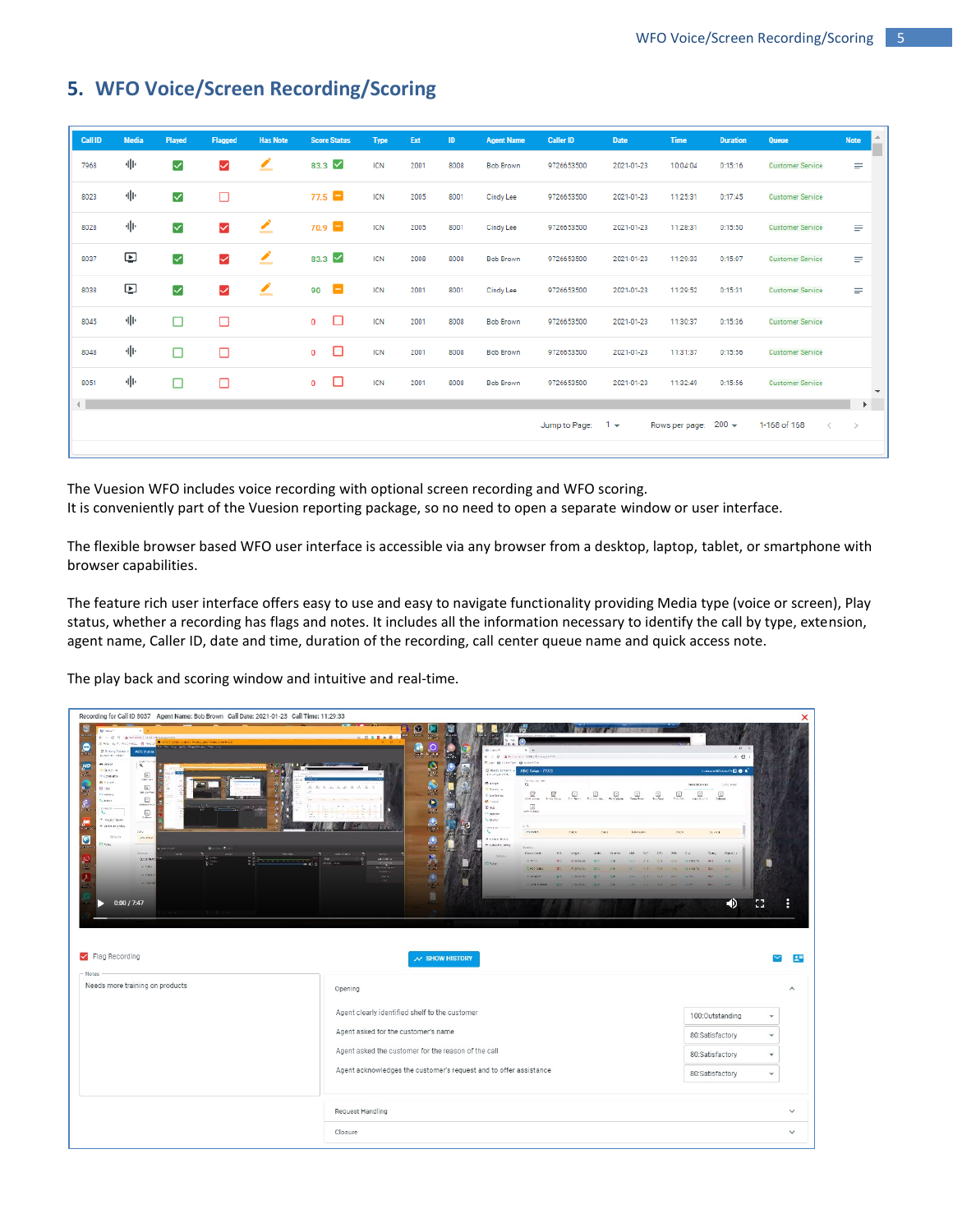# **6. Features Description Vuesion Select Package**

# **Vuesion Select Feature Content**

| <b>Vuesion Select</b><br><b>Benefits</b><br><b>Routing</b><br>Intelligently route callers to specialized groups of agents best suited to meet their unique needs.<br>Advanced Skills-based<br>Route based upon skill groups, DNIS or ANI. Agents may belong to multiple groups and have a skill<br>Routing<br>level (0-9). Agents login once and calls are routed to best skilled available agent automatically.<br>Routing includes Skills based, ANI & DNIS, time of day, day of week, scheduled, direct to agent or via<br><b>Routing Modes</b><br>IVR menus.<br><b>Priority Queuing</b><br>u,<br>Assign priority to certain callers to ensure your service levels are met.<br>Overflow<br>Ensure calls are serviced by increasing the pool of agents to internal and external locations.<br><b>Overflow Conditions</b><br>Timed overflow based on queue time, overflow based on all agents busy, or all agents logged off are<br>ш<br>provided to enhance customer service.<br>Allow callers to self-direct their call to queues.<br><b>Automated Attendant</b><br>ш<br>Announcements<br>Let callers know their position and expected hold time in queue while delivering targeted, pre-<br>recorded content. Callers are provided the option to opt-out of queue and route to a different<br>Position in Queue<br>destination. Up to six announcements with flexible repeat patterns per queue are provided.<br>Average Hold Time<br><b>Agents</b><br>Agent & Supervisor<br>Every Vuesion Agent and Supervisor is provided a browser-based software license to have presence,<br>presence / call control<br>call control, status change, and access to advanced integration features. No more guesswork.<br>software<br><b>Agent Status</b><br>Multiple states are provided for better management (Break, Work, Wrap up, Personal Break, Meeting,<br>Locked out, login, logout)<br>Reason Codes /<br>Gain insight into call types by allowing agents to categorize Work, Break, Lunch, Unavailable and<br>Meeting status with a predefined list of reason codes and descriptions.<br>Descriptions<br>Advance Time & Lock out<br>If an agent does not answer a call while available, the agent is automatically set in a locked-out mode<br>ш<br>and the caller is transferred to the next available agent. The unlock can be manual or timed.<br>For inbound call center calls, groups can be configured to provide agents with preconfigured wrap-up<br>After-Call Wrap-up<br>ш<br>resolutions<br>description. The Wrap-up can be configured to be forced entry or not.<br><b>Supervisors</b><br>Alerts<br>Receive color-coded alerts that signal when important queue thresholds are exceeded. Queue<br>ш<br>threshold, longest in queue, Agent status and duration are configurable for alerts with email<br>notification.<br><b>Silent Monitor</b><br>Provide agent help and evaluate agent performance in real-time. Available for IP phones only.<br><b>Real-time Statistics</b><br>Get access to real-time statistics on the queue and agents. Agents show their login time, real time<br>ш<br>state, detailed description of their activity and summary of calls.<br>Pause / Un-pause Queue<br>Supervisors may selectively pause a queue. For inbound queues, no calls are distributed to the queue<br>and play a preconfigured announcement. For outbound queues, the campaigns are paused/resumed.<br>Manage Agents' States<br>Supervisors can change agents' states and manage their skill level in each group.<br>ш |  |
|--------------------------------------------------------------------------------------------------------------------------------------------------------------------------------------------------------------------------------------------------------------------------------------------------------------------------------------------------------------------------------------------------------------------------------------------------------------------------------------------------------------------------------------------------------------------------------------------------------------------------------------------------------------------------------------------------------------------------------------------------------------------------------------------------------------------------------------------------------------------------------------------------------------------------------------------------------------------------------------------------------------------------------------------------------------------------------------------------------------------------------------------------------------------------------------------------------------------------------------------------------------------------------------------------------------------------------------------------------------------------------------------------------------------------------------------------------------------------------------------------------------------------------------------------------------------------------------------------------------------------------------------------------------------------------------------------------------------------------------------------------------------------------------------------------------------------------------------------------------------------------------------------------------------------------------------------------------------------------------------------------------------------------------------------------------------------------------------------------------------------------------------------------------------------------------------------------------------------------------------------------------------------------------------------------------------------------------------------------------------------------------------------------------------------------------------------------------------------------------------------------------------------------------------------------------------------------------------------------------------------------------------------------------------------------------------------------------------------------------------------------------------------------------------------------------------------------------------------------------------------------------------------------------------------------------------------------------------------------------------------------------------------------------------------------------------------------------------------------------------------------------------------------------------------------------------------------------------------------------------------------------------------------------------------------------------------------------------------------------------------------------------------------------------------------------------------------------------------------------------------------------------------------------|--|
|                                                                                                                                                                                                                                                                                                                                                                                                                                                                                                                                                                                                                                                                                                                                                                                                                                                                                                                                                                                                                                                                                                                                                                                                                                                                                                                                                                                                                                                                                                                                                                                                                                                                                                                                                                                                                                                                                                                                                                                                                                                                                                                                                                                                                                                                                                                                                                                                                                                                                                                                                                                                                                                                                                                                                                                                                                                                                                                                                                                                                                                                                                                                                                                                                                                                                                                                                                                                                                                                                                                                      |  |
|                                                                                                                                                                                                                                                                                                                                                                                                                                                                                                                                                                                                                                                                                                                                                                                                                                                                                                                                                                                                                                                                                                                                                                                                                                                                                                                                                                                                                                                                                                                                                                                                                                                                                                                                                                                                                                                                                                                                                                                                                                                                                                                                                                                                                                                                                                                                                                                                                                                                                                                                                                                                                                                                                                                                                                                                                                                                                                                                                                                                                                                                                                                                                                                                                                                                                                                                                                                                                                                                                                                                      |  |
|                                                                                                                                                                                                                                                                                                                                                                                                                                                                                                                                                                                                                                                                                                                                                                                                                                                                                                                                                                                                                                                                                                                                                                                                                                                                                                                                                                                                                                                                                                                                                                                                                                                                                                                                                                                                                                                                                                                                                                                                                                                                                                                                                                                                                                                                                                                                                                                                                                                                                                                                                                                                                                                                                                                                                                                                                                                                                                                                                                                                                                                                                                                                                                                                                                                                                                                                                                                                                                                                                                                                      |  |
|                                                                                                                                                                                                                                                                                                                                                                                                                                                                                                                                                                                                                                                                                                                                                                                                                                                                                                                                                                                                                                                                                                                                                                                                                                                                                                                                                                                                                                                                                                                                                                                                                                                                                                                                                                                                                                                                                                                                                                                                                                                                                                                                                                                                                                                                                                                                                                                                                                                                                                                                                                                                                                                                                                                                                                                                                                                                                                                                                                                                                                                                                                                                                                                                                                                                                                                                                                                                                                                                                                                                      |  |
|                                                                                                                                                                                                                                                                                                                                                                                                                                                                                                                                                                                                                                                                                                                                                                                                                                                                                                                                                                                                                                                                                                                                                                                                                                                                                                                                                                                                                                                                                                                                                                                                                                                                                                                                                                                                                                                                                                                                                                                                                                                                                                                                                                                                                                                                                                                                                                                                                                                                                                                                                                                                                                                                                                                                                                                                                                                                                                                                                                                                                                                                                                                                                                                                                                                                                                                                                                                                                                                                                                                                      |  |
|                                                                                                                                                                                                                                                                                                                                                                                                                                                                                                                                                                                                                                                                                                                                                                                                                                                                                                                                                                                                                                                                                                                                                                                                                                                                                                                                                                                                                                                                                                                                                                                                                                                                                                                                                                                                                                                                                                                                                                                                                                                                                                                                                                                                                                                                                                                                                                                                                                                                                                                                                                                                                                                                                                                                                                                                                                                                                                                                                                                                                                                                                                                                                                                                                                                                                                                                                                                                                                                                                                                                      |  |
|                                                                                                                                                                                                                                                                                                                                                                                                                                                                                                                                                                                                                                                                                                                                                                                                                                                                                                                                                                                                                                                                                                                                                                                                                                                                                                                                                                                                                                                                                                                                                                                                                                                                                                                                                                                                                                                                                                                                                                                                                                                                                                                                                                                                                                                                                                                                                                                                                                                                                                                                                                                                                                                                                                                                                                                                                                                                                                                                                                                                                                                                                                                                                                                                                                                                                                                                                                                                                                                                                                                                      |  |
|                                                                                                                                                                                                                                                                                                                                                                                                                                                                                                                                                                                                                                                                                                                                                                                                                                                                                                                                                                                                                                                                                                                                                                                                                                                                                                                                                                                                                                                                                                                                                                                                                                                                                                                                                                                                                                                                                                                                                                                                                                                                                                                                                                                                                                                                                                                                                                                                                                                                                                                                                                                                                                                                                                                                                                                                                                                                                                                                                                                                                                                                                                                                                                                                                                                                                                                                                                                                                                                                                                                                      |  |
|                                                                                                                                                                                                                                                                                                                                                                                                                                                                                                                                                                                                                                                                                                                                                                                                                                                                                                                                                                                                                                                                                                                                                                                                                                                                                                                                                                                                                                                                                                                                                                                                                                                                                                                                                                                                                                                                                                                                                                                                                                                                                                                                                                                                                                                                                                                                                                                                                                                                                                                                                                                                                                                                                                                                                                                                                                                                                                                                                                                                                                                                                                                                                                                                                                                                                                                                                                                                                                                                                                                                      |  |
|                                                                                                                                                                                                                                                                                                                                                                                                                                                                                                                                                                                                                                                                                                                                                                                                                                                                                                                                                                                                                                                                                                                                                                                                                                                                                                                                                                                                                                                                                                                                                                                                                                                                                                                                                                                                                                                                                                                                                                                                                                                                                                                                                                                                                                                                                                                                                                                                                                                                                                                                                                                                                                                                                                                                                                                                                                                                                                                                                                                                                                                                                                                                                                                                                                                                                                                                                                                                                                                                                                                                      |  |
|                                                                                                                                                                                                                                                                                                                                                                                                                                                                                                                                                                                                                                                                                                                                                                                                                                                                                                                                                                                                                                                                                                                                                                                                                                                                                                                                                                                                                                                                                                                                                                                                                                                                                                                                                                                                                                                                                                                                                                                                                                                                                                                                                                                                                                                                                                                                                                                                                                                                                                                                                                                                                                                                                                                                                                                                                                                                                                                                                                                                                                                                                                                                                                                                                                                                                                                                                                                                                                                                                                                                      |  |
|                                                                                                                                                                                                                                                                                                                                                                                                                                                                                                                                                                                                                                                                                                                                                                                                                                                                                                                                                                                                                                                                                                                                                                                                                                                                                                                                                                                                                                                                                                                                                                                                                                                                                                                                                                                                                                                                                                                                                                                                                                                                                                                                                                                                                                                                                                                                                                                                                                                                                                                                                                                                                                                                                                                                                                                                                                                                                                                                                                                                                                                                                                                                                                                                                                                                                                                                                                                                                                                                                                                                      |  |
|                                                                                                                                                                                                                                                                                                                                                                                                                                                                                                                                                                                                                                                                                                                                                                                                                                                                                                                                                                                                                                                                                                                                                                                                                                                                                                                                                                                                                                                                                                                                                                                                                                                                                                                                                                                                                                                                                                                                                                                                                                                                                                                                                                                                                                                                                                                                                                                                                                                                                                                                                                                                                                                                                                                                                                                                                                                                                                                                                                                                                                                                                                                                                                                                                                                                                                                                                                                                                                                                                                                                      |  |
|                                                                                                                                                                                                                                                                                                                                                                                                                                                                                                                                                                                                                                                                                                                                                                                                                                                                                                                                                                                                                                                                                                                                                                                                                                                                                                                                                                                                                                                                                                                                                                                                                                                                                                                                                                                                                                                                                                                                                                                                                                                                                                                                                                                                                                                                                                                                                                                                                                                                                                                                                                                                                                                                                                                                                                                                                                                                                                                                                                                                                                                                                                                                                                                                                                                                                                                                                                                                                                                                                                                                      |  |
|                                                                                                                                                                                                                                                                                                                                                                                                                                                                                                                                                                                                                                                                                                                                                                                                                                                                                                                                                                                                                                                                                                                                                                                                                                                                                                                                                                                                                                                                                                                                                                                                                                                                                                                                                                                                                                                                                                                                                                                                                                                                                                                                                                                                                                                                                                                                                                                                                                                                                                                                                                                                                                                                                                                                                                                                                                                                                                                                                                                                                                                                                                                                                                                                                                                                                                                                                                                                                                                                                                                                      |  |
|                                                                                                                                                                                                                                                                                                                                                                                                                                                                                                                                                                                                                                                                                                                                                                                                                                                                                                                                                                                                                                                                                                                                                                                                                                                                                                                                                                                                                                                                                                                                                                                                                                                                                                                                                                                                                                                                                                                                                                                                                                                                                                                                                                                                                                                                                                                                                                                                                                                                                                                                                                                                                                                                                                                                                                                                                                                                                                                                                                                                                                                                                                                                                                                                                                                                                                                                                                                                                                                                                                                                      |  |
|                                                                                                                                                                                                                                                                                                                                                                                                                                                                                                                                                                                                                                                                                                                                                                                                                                                                                                                                                                                                                                                                                                                                                                                                                                                                                                                                                                                                                                                                                                                                                                                                                                                                                                                                                                                                                                                                                                                                                                                                                                                                                                                                                                                                                                                                                                                                                                                                                                                                                                                                                                                                                                                                                                                                                                                                                                                                                                                                                                                                                                                                                                                                                                                                                                                                                                                                                                                                                                                                                                                                      |  |
|                                                                                                                                                                                                                                                                                                                                                                                                                                                                                                                                                                                                                                                                                                                                                                                                                                                                                                                                                                                                                                                                                                                                                                                                                                                                                                                                                                                                                                                                                                                                                                                                                                                                                                                                                                                                                                                                                                                                                                                                                                                                                                                                                                                                                                                                                                                                                                                                                                                                                                                                                                                                                                                                                                                                                                                                                                                                                                                                                                                                                                                                                                                                                                                                                                                                                                                                                                                                                                                                                                                                      |  |
|                                                                                                                                                                                                                                                                                                                                                                                                                                                                                                                                                                                                                                                                                                                                                                                                                                                                                                                                                                                                                                                                                                                                                                                                                                                                                                                                                                                                                                                                                                                                                                                                                                                                                                                                                                                                                                                                                                                                                                                                                                                                                                                                                                                                                                                                                                                                                                                                                                                                                                                                                                                                                                                                                                                                                                                                                                                                                                                                                                                                                                                                                                                                                                                                                                                                                                                                                                                                                                                                                                                                      |  |
|                                                                                                                                                                                                                                                                                                                                                                                                                                                                                                                                                                                                                                                                                                                                                                                                                                                                                                                                                                                                                                                                                                                                                                                                                                                                                                                                                                                                                                                                                                                                                                                                                                                                                                                                                                                                                                                                                                                                                                                                                                                                                                                                                                                                                                                                                                                                                                                                                                                                                                                                                                                                                                                                                                                                                                                                                                                                                                                                                                                                                                                                                                                                                                                                                                                                                                                                                                                                                                                                                                                                      |  |
|                                                                                                                                                                                                                                                                                                                                                                                                                                                                                                                                                                                                                                                                                                                                                                                                                                                                                                                                                                                                                                                                                                                                                                                                                                                                                                                                                                                                                                                                                                                                                                                                                                                                                                                                                                                                                                                                                                                                                                                                                                                                                                                                                                                                                                                                                                                                                                                                                                                                                                                                                                                                                                                                                                                                                                                                                                                                                                                                                                                                                                                                                                                                                                                                                                                                                                                                                                                                                                                                                                                                      |  |
|                                                                                                                                                                                                                                                                                                                                                                                                                                                                                                                                                                                                                                                                                                                                                                                                                                                                                                                                                                                                                                                                                                                                                                                                                                                                                                                                                                                                                                                                                                                                                                                                                                                                                                                                                                                                                                                                                                                                                                                                                                                                                                                                                                                                                                                                                                                                                                                                                                                                                                                                                                                                                                                                                                                                                                                                                                                                                                                                                                                                                                                                                                                                                                                                                                                                                                                                                                                                                                                                                                                                      |  |
| <b>Wallboard</b>                                                                                                                                                                                                                                                                                                                                                                                                                                                                                                                                                                                                                                                                                                                                                                                                                                                                                                                                                                                                                                                                                                                                                                                                                                                                                                                                                                                                                                                                                                                                                                                                                                                                                                                                                                                                                                                                                                                                                                                                                                                                                                                                                                                                                                                                                                                                                                                                                                                                                                                                                                                                                                                                                                                                                                                                                                                                                                                                                                                                                                                                                                                                                                                                                                                                                                                                                                                                                                                                                                                     |  |
| A software wallboard is part of the Vuesion desktop software for every agent and supervisor. Number<br>ш<br><b>Integrated Software</b><br>ш<br>of calls in queue, overflowed, answered, abandoned and averages of queue time, abandon time and<br>Wallboard<br>service level are displayed in real time.                                                                                                                                                                                                                                                                                                                                                                                                                                                                                                                                                                                                                                                                                                                                                                                                                                                                                                                                                                                                                                                                                                                                                                                                                                                                                                                                                                                                                                                                                                                                                                                                                                                                                                                                                                                                                                                                                                                                                                                                                                                                                                                                                                                                                                                                                                                                                                                                                                                                                                                                                                                                                                                                                                                                                                                                                                                                                                                                                                                                                                                                                                                                                                                                                             |  |
| <b>Scrolling Marquee</b><br>Supervisors may initiate a group marquee message, which start scrolling on all agents' desktops<br>ш                                                                                                                                                                                                                                                                                                                                                                                                                                                                                                                                                                                                                                                                                                                                                                                                                                                                                                                                                                                                                                                                                                                                                                                                                                                                                                                                                                                                                                                                                                                                                                                                                                                                                                                                                                                                                                                                                                                                                                                                                                                                                                                                                                                                                                                                                                                                                                                                                                                                                                                                                                                                                                                                                                                                                                                                                                                                                                                                                                                                                                                                                                                                                                                                                                                                                                                                                                                                     |  |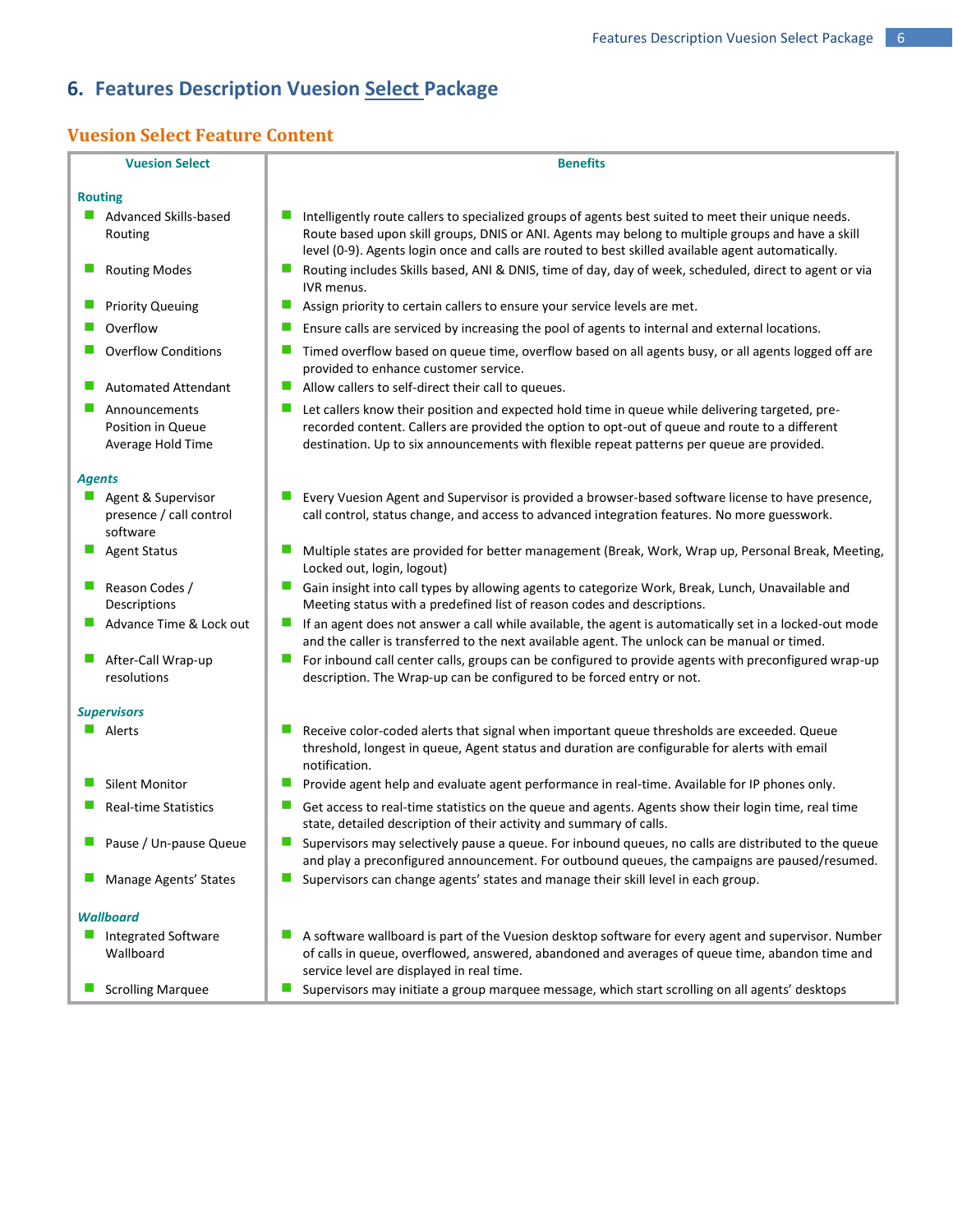#### *Vuesion Reporting*  $\mathcal{L}_{\mathcal{A}}$ Contact Center Reports T, Review the performance of your center with a comprehensive suite of historical reports including agent profile, abandoned calls, account codes, group profile and many more. Suite Auto Reports **Automatic Reports are self-generated and e-mailed to select Supervisors.** o a Data Export **Instant export to .csv format**  $\mathbf{r}$ Summary of Call Center  $\mathcal{L}_{\mathcal{A}}$ **College** reports

- п Charts and On-Screen Analysis
- **The State**
- 
- Group performance & service level, group activity, abandoned calls and numbers, Agent status reports, Agent performance reports, Agent productivity reports, detail, summary, and charts, DNIS and called number reports, call ID reports, campaigns, WFO & WFM.
- a, Charts are on-screen interactive with zoom, mouse interactions with specific metrics analysis
- Customization Vuesion uses Crystal Reports engine for reporting. Customizations are performed by BBX Technologies professional services based on customer requirements.

# **7. Feature Description Vuesion Add-on Options**

## **Vuesion Options Summary**

|                                                                    | <b>Benefits</b>                                                                                                                                                                                                                                                                                        |
|--------------------------------------------------------------------|--------------------------------------------------------------------------------------------------------------------------------------------------------------------------------------------------------------------------------------------------------------------------------------------------------|
| <b>Call Back Number Queuing</b><br><b>Call Back Number Queuing</b> | While in a queue, callers are presented with an option to leave a callback number and exit the<br>queue without losing their position in the queue. As soon as an agent becomes available, the<br>callback information in distributed and a callback is automatically initiated.                       |
| <b>Dashboard/Wallboard</b>                                         |                                                                                                                                                                                                                                                                                                        |
| Wallboard<br><b>Database Smart Routing</b>                         | Allows for display on a wall mount flat screen TV for larger characters for group information                                                                                                                                                                                                          |
| <b>Smart Routing</b>                                               | CRM/Database connector (ODBC) used for database smart routing. (Per database connector).<br>Fetches data from a customer record for efficient routing.                                                                                                                                                 |
| Agent Call Resolution /<br>Call Tag                                | When database smart routing is enabled, agents can enter a resolution code or call tag per call.<br>Resolution detail and summary reports are provided to supervisors.                                                                                                                                 |
| <b>Database/CRM integration</b>                                    |                                                                                                                                                                                                                                                                                                        |
| <b>Vuesion API</b>                                                 | External applications and database systems may connect with the Vuesion API via TCP sockets<br>and receives messages as well as issue commands to Vuesion.                                                                                                                                             |
| Database Screen Pop                                                | When the database connector is enabled, Vuesion retrieves a data record from the customer's<br>database and displays it as a new window when the call arrives. This is call coordinated screen<br>pop with ability to open the database record by a simple mouse click on the "Open Record"<br>button. |
| <b>Multichannel</b>                                                |                                                                                                                                                                                                                                                                                                        |
| Email/SMS/MMS Queuing                                              | In addition to Queuing incoming voice calls, Email/SMS/MMS Queuing allows the Contact<br>Center to Queue and distribute in a blended mode, Incoming customer Emails and SMS with<br>reporting Capabilities.                                                                                            |
| Web Chat Queuing                                                   | Customers engage call center agents by start a web chat session from the customer's website.<br>Vuesion provides reporting in a blended fashion with other media.                                                                                                                                      |
| <b>Out dial Call Resolution/Tag</b>                                |                                                                                                                                                                                                                                                                                                        |
| Out dial Resolution / Tag                                          | During outbound calls, agents can click on the "Tag" key and select from one of the<br>preconfigured tag descriptions. Reports are provided for out dial resolution.                                                                                                                                   |
| <b>Auto Out dial</b>                                               |                                                                                                                                                                                                                                                                                                        |
| <b>Agent Based Out Dial</b><br>Campaigns                           | Provides automatic out dial capabilities from a customer provided database names and<br>numbers to dial. Multiple campaigns can be defined and managed by supervisors. Detailed and<br>summary Reports are provided for each campaign.                                                                 |
| <b>Multiple Modes</b>                                              | Preview dial, progress dial and power dial modes are configurable per campaign.                                                                                                                                                                                                                        |
| Campaign Resolution                                                | Each campaign is provided with a set of preconfigured resolutions for agents to use as drop-<br>down menu. Summary and detailed resolution reports are provided to Supervisors.                                                                                                                        |
| Call Back Scheduling                                               | Part of the resolution, agents have the option to tag the call for later call back. The calls are<br>automatically tagged by Vuesion to be called back by the configured time specified by agents.                                                                                                     |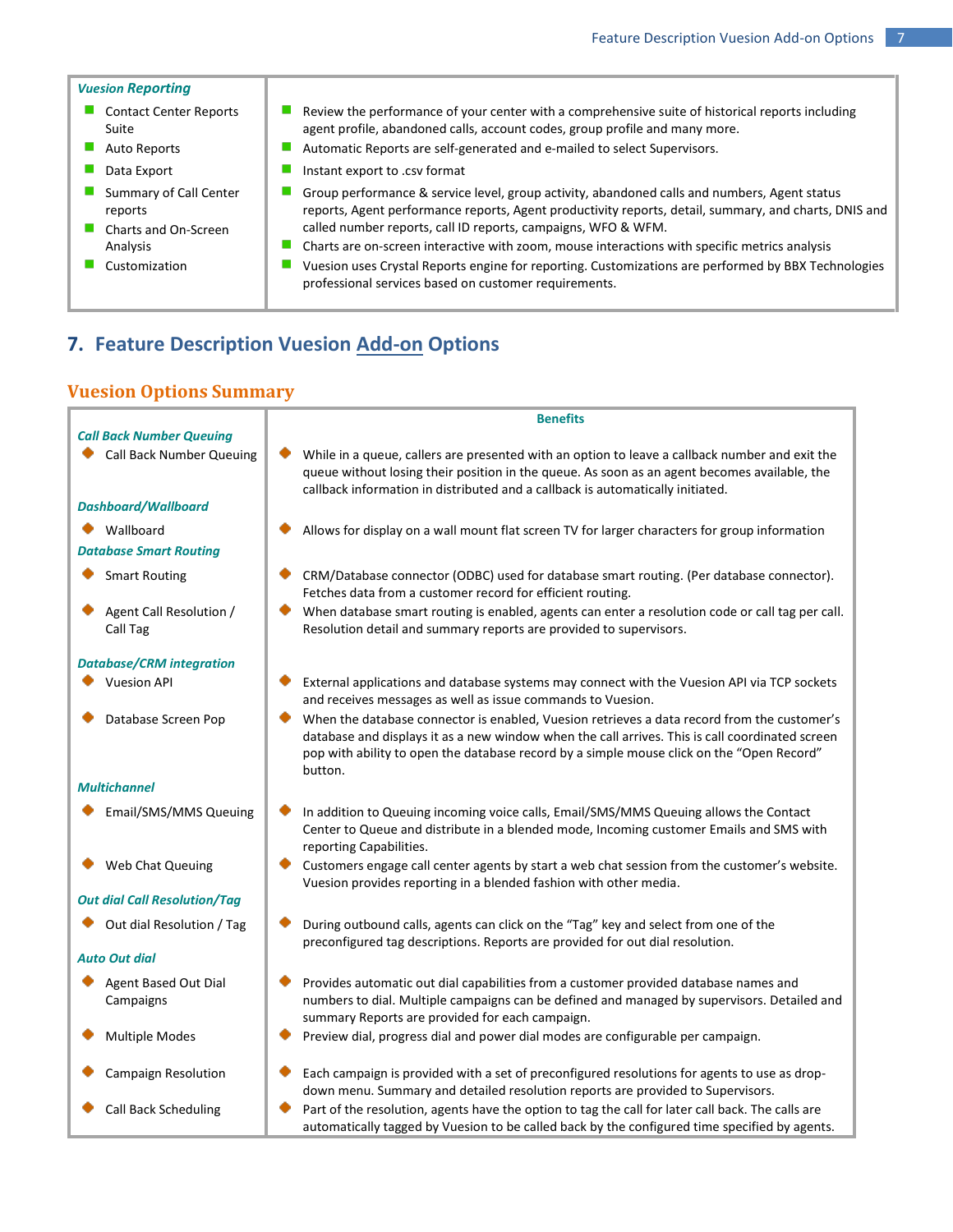- Interactive Dialer **The Vuesion Interactive dialer automatically dials numbers from a customer provided list, plays**
- Predictive Dialer **The Vuesion Predictive dialer automatically dials numbers from a customer provided list,**

#### *Vuesion Station Reporting*

#### *Call Recording / Scoring*

- 
- 
- 

## *Post-Call Survey*

#### *Vuesion SIP voice*

#### *IVR*

Smart Routing and menu driven customer interaction

#### *WFM*

- ٠
- 
- 
- 
- *Backup & Redundancy*
- 
- 

Standard Reports Suite **Point-and-click access to SMDR data**, including station, trunk and call accounting reports. These include non-Contact Center personnel.

detects if a human or voice mail answers before connecting the call with an available agent.

a voice message, and waits for digits from the caller to reroute automatically to the call center

- Voice Recording **Volup** Volp recording is the preferred Vuesion recording method when VoIP telephones and SIP softphones are used.
- Screen Capture  $\Box$  Screen recording is provided as an additional add-on option.
- Scoring Flexible scoring is available for each recording. Multiple headers and scoring items are available per recording group.
- Post-Call Survey  $\blacklozenge$  At the end of an inbound call center call, Agents can click on the Survey key to transfer callers to the group associated survey Q&A. Survey scoring reports are provided.
- SIP Voice Softphone  $\blacklozenge$  This function allows Agents to have voice capability via their Vuesion software. This eliminates the need to have hard phones for Agents.
	- ٠ Digit collection and validation against a database system; multiple menu tree options for navigation and digit collection with playback capability.
- Scheduling **Allows managers to setup schedules for their agents and agent groups. Daily, weekly, and** monthly schedules are available with agent specific override. Agents can see their own schedules.
- Auto-Scheduling **Based on forecast data, Vuesion allows supervisors to create automatic schedules based on** Agents' schedule preferences and call volume demand and Service Level requirements.
- Forecasting **Managers create advanced forecasting based on historical data and what-if scenarios to** calculate agents' requirements, anticipated call traffic and service levels.
- Reporting **Advanced reporting is available to show adherence to schedules, forecasting versus actual,...**
- Redundancy **Main Vuesion and Backup use VMware HA for redundancy environments. Backup Vuesion** licenses are required on the second server. This option yields the least amount of downtime and intervention.